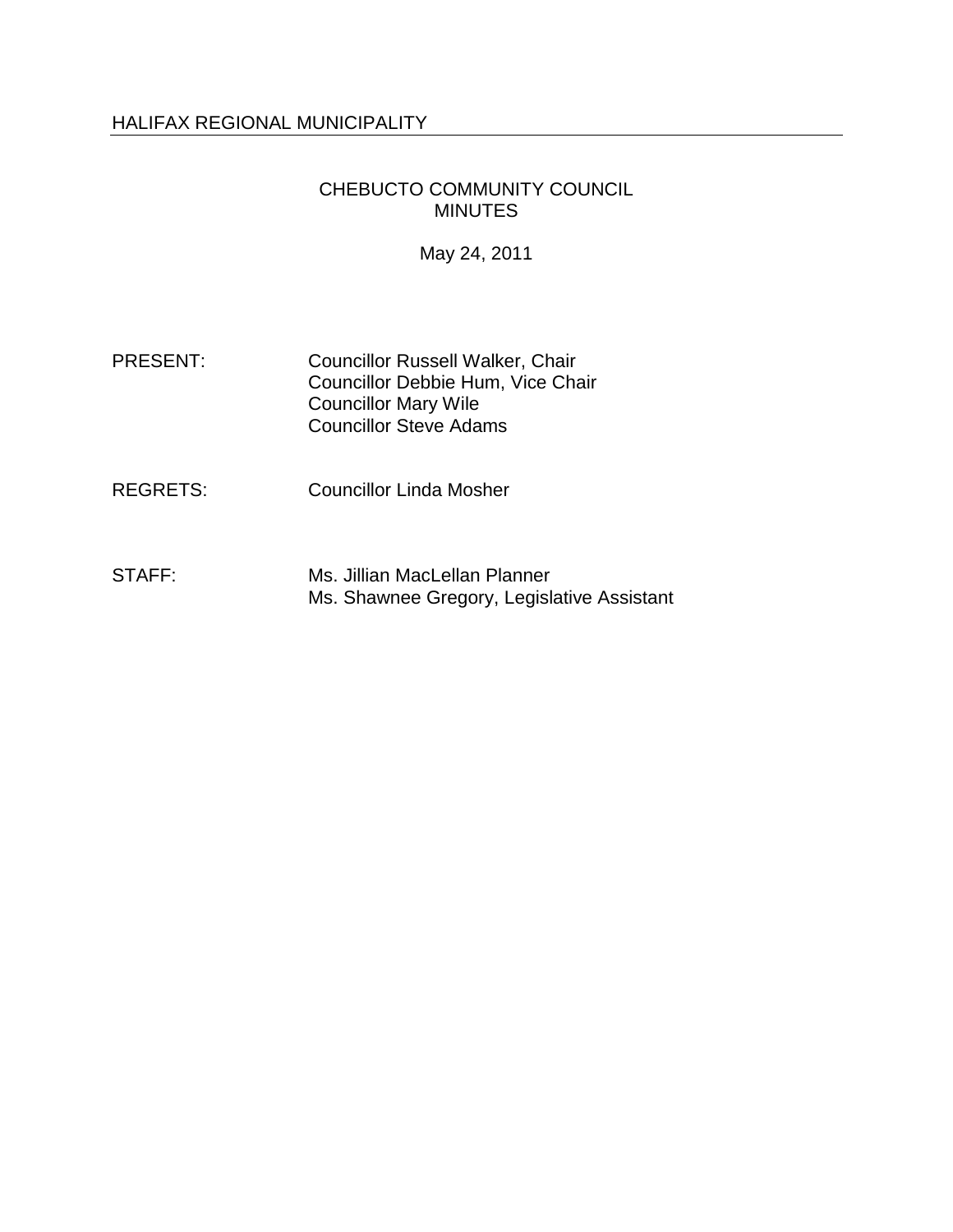# TABLE OF CONTENTS

|    | 3. APPROVAL OF THE ORDER OF BUSINESS AND APPROVAL OF ADDITIONS    |  |
|----|-------------------------------------------------------------------|--|
|    |                                                                   |  |
|    | 4. Case 16678 - Amending Agreement - 368 Lacewood Drive, Halifax3 |  |
| 5. |                                                                   |  |
|    |                                                                   |  |
|    |                                                                   |  |